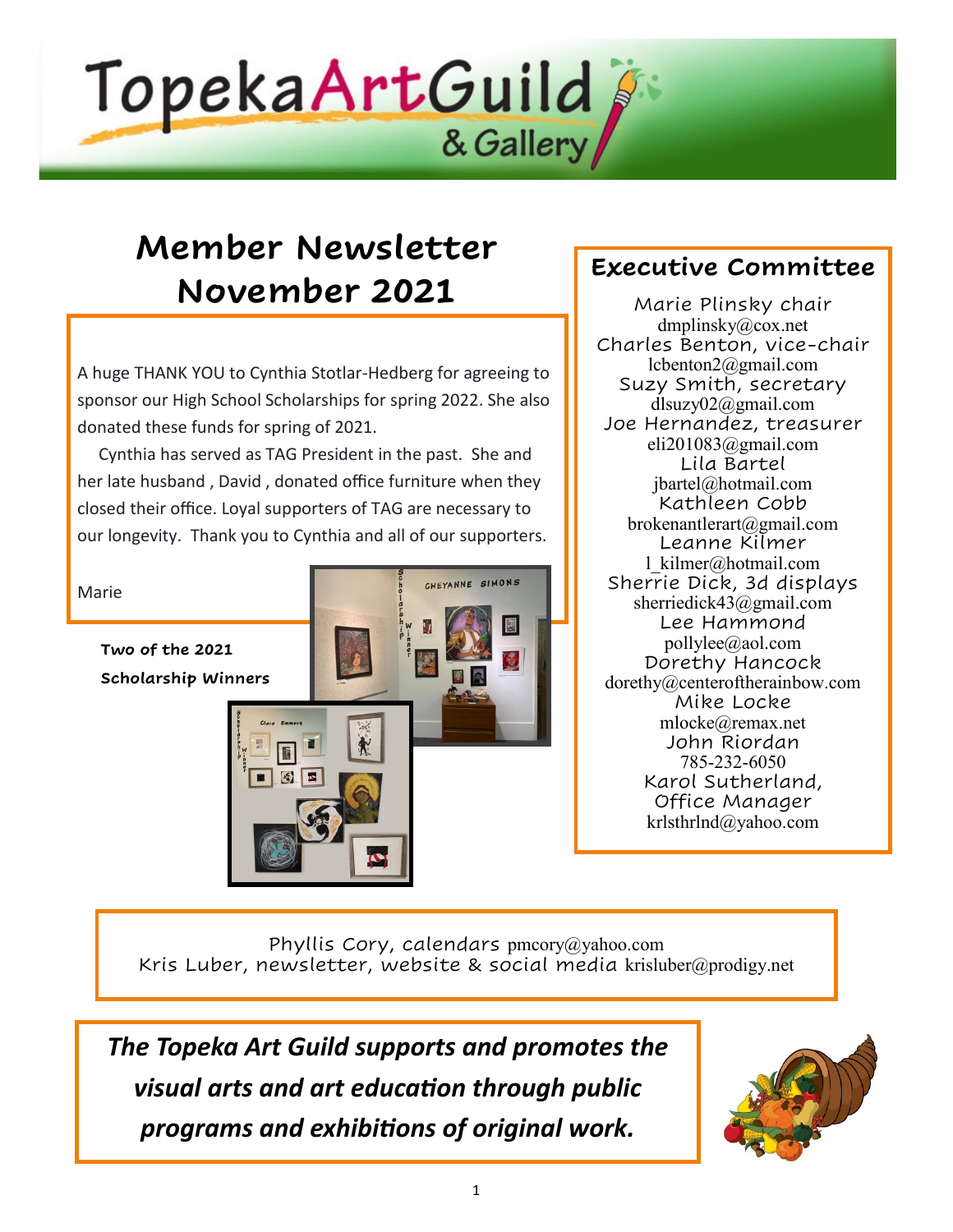#### **Highlights of the November 9, 2021 Executive Committee Meeting**

- Next entry day—Nov. 28 Holiday Show—nothing over \$100, \$3 entry fee/ \$0 for 3D.
- 2021 has been a much better year for TAG in many aspects including finances.
- TAG continues support for area student artist through showing schools' artwork and continuing to provide scholarships in 2022.
- An end-of-year fundraising letter (see p. 4) will be sent to supporters.
- The Festival of Trees will be held at Fairlawn Plaza from Nov. 22—Dec. 4. The gallery will be open more hours during that event and we need volunteer staffers.
- TAG contributed to Fairlawn Plaza's fundraisers for SLI, Harvesters and Toys for Tots.
- The next Executive Committee meeting will be on December 14 at 6 pm.

#### **TAG members in shows and galleries**

Visions of the Flint Hills in KCMO continues through Dec. 15

The Lawrence Art Guild member show at the Cider Gallery is Nov. 26-Jan. 21.

Naomi Cashman has work in Manhattan Art Center "Wrap It Up" holiday show.

Diane Lawrence's students, including TAG members, Suzy Smith and Suzette McCord-Rogers, are showing their work at the Classic Bean Fairlawn Plaza through Dec. 29.

Kathy Pflaum will be showing her work combining fiber and copper from the old capital dome at the KHS gift shops.

Sherrie Dick will be at the Sherwood Holiday Craft Show November 13 at the Sherwood Club House.

Kris Luber has her small work featured in the Creative Hands fiber Show in Shawnee, Kansas., Small Gifts show in at the Modella Gallery in Stillwater, Oklahoma, and at the "Itty Bitty" Art Show at the Lumberyard Arts Center in Baldwin City.

*If you have your work in a show or gallery near or far, please let us know so that we can share your good news!*

#### **Artists who sold in October**

Dorethy Hancock, Sherrie Dick, Albo Glass, Naomi Cashman and Don Berry. Our sales totaled \$913.69.

#### **Upcoming deadlines for regional art shows**

"heART" benefitting Ronald McDonald House—Buttonwood Art Space, KC— November 16 "Kansas Through the Eyes of an Artist "— Carriage Factory, Newton — November 17 NOTO Fiber Art Show—December 15 "Symphony in the Flint Hills"—February 24

Topeka Art Guild website: **[www.TopekaArtGuild.](topekaartguild.org)org**

Are you following the Topeka Art Guild on Facebook? **[https://www.facebook.com/TopekaArtGuild](facebook.com/TopekaArtGuild)**



## *The views expressed in the art are an expression of the individual artist and not necessarily those of the Topeka Art Guild as an organization.*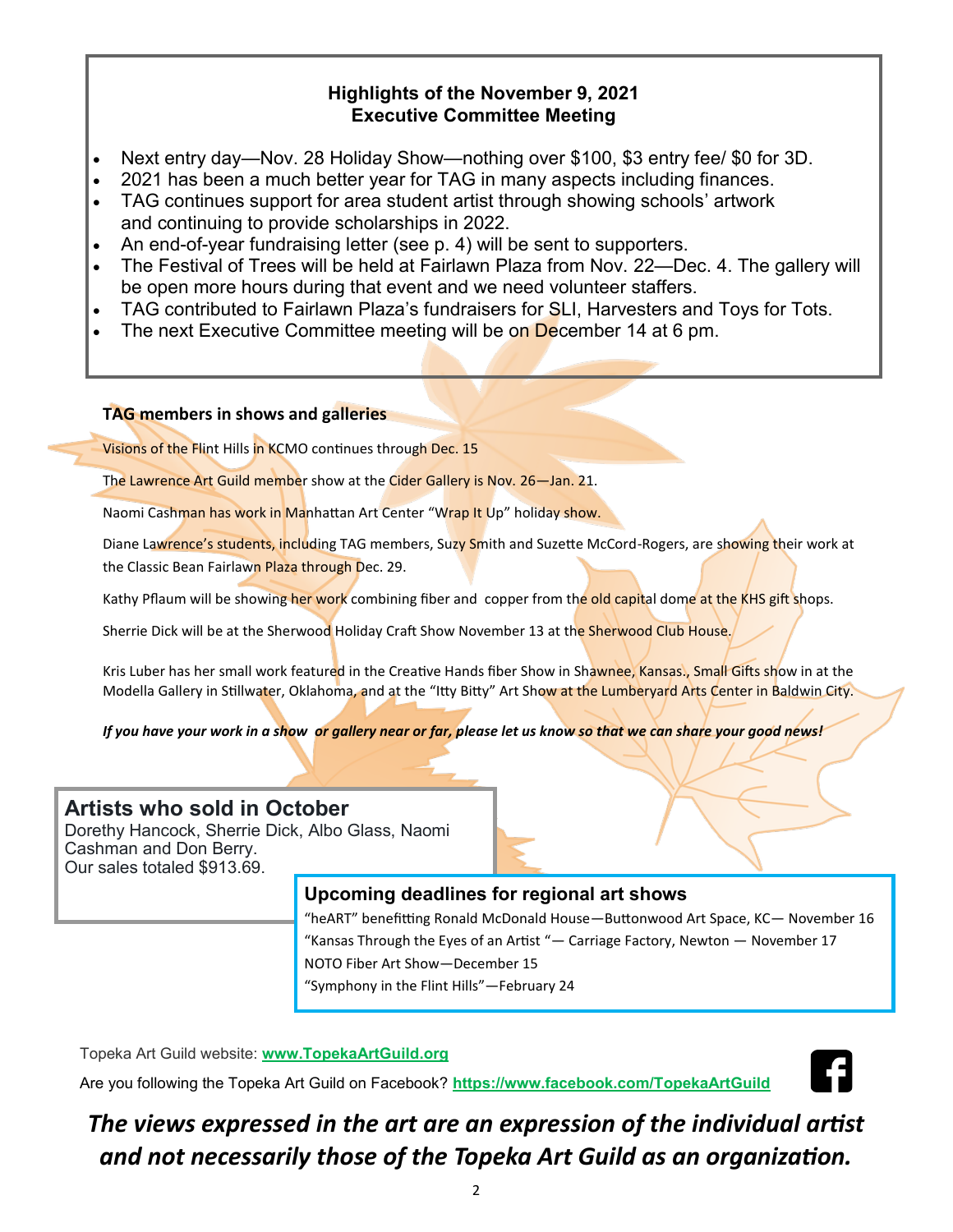

**To take advantage of the increased foot traffic through Fairlawn Plaza, the Gallery will be open 10-6 most of the Festival days with the exception of entry day and hanging day (November 28th and 29th).** 

**This is a great opportunity for our 3D artists to bring in fresh holiday items for the Gift Shop.** 

**Thank you to our members who are helping to staff those additional days and hours.**